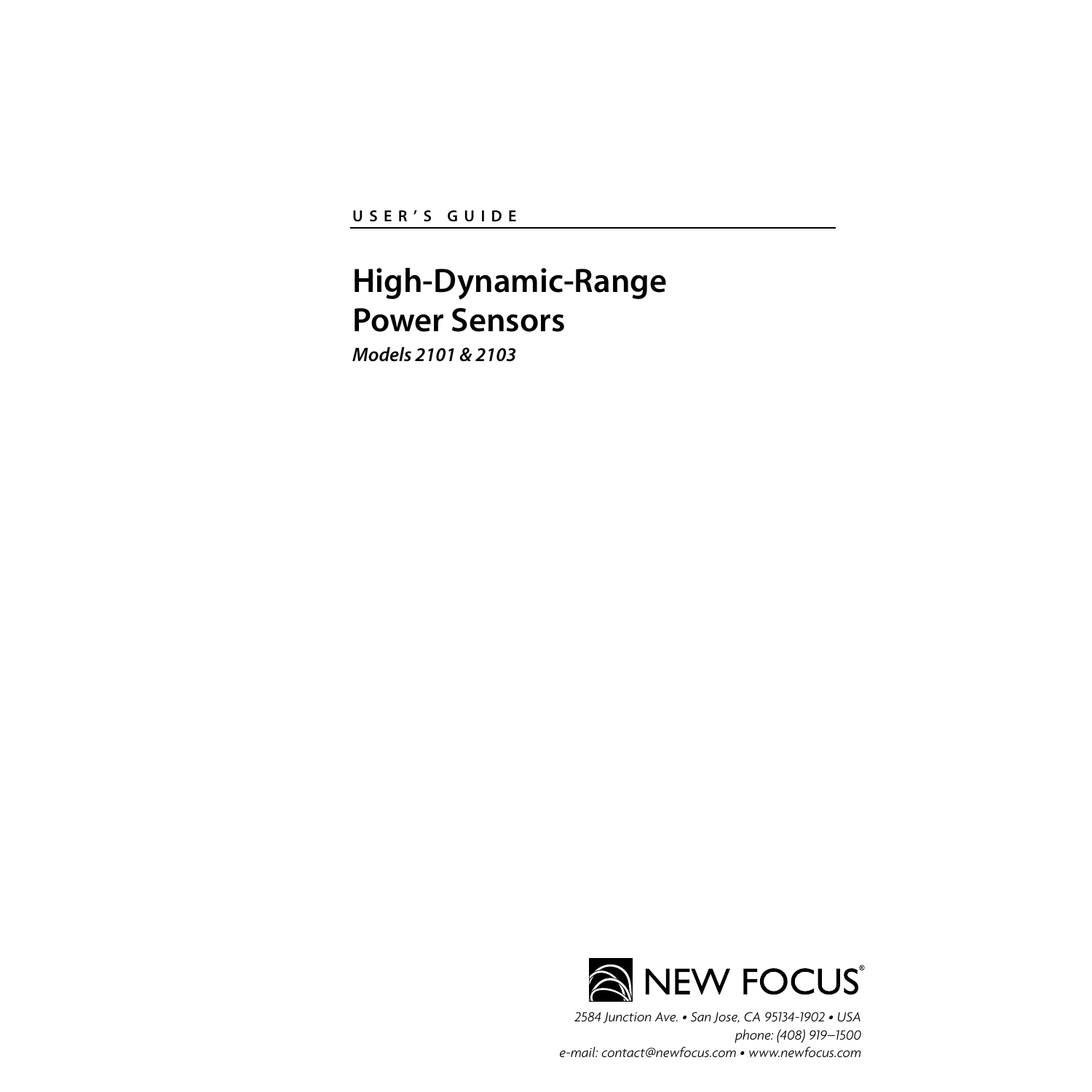#### **Warranty**

New Focus, Inc. guarantees its products to be free of defects for one year from the date of shipment. This is in lieu of all other guarantees, expressed or implied, and does not cover incidental or consequential loss.

Information in this document is subject to change without notice. Copyright 2003, 2002, 2001–1998, New Focus, Inc. All rights reserved.

The **IMER FOCUS** logo and NEW FOCUS, Inc. are registered trademarks of NEW FOCUS, Inc.

Document Number 210018 Rev. C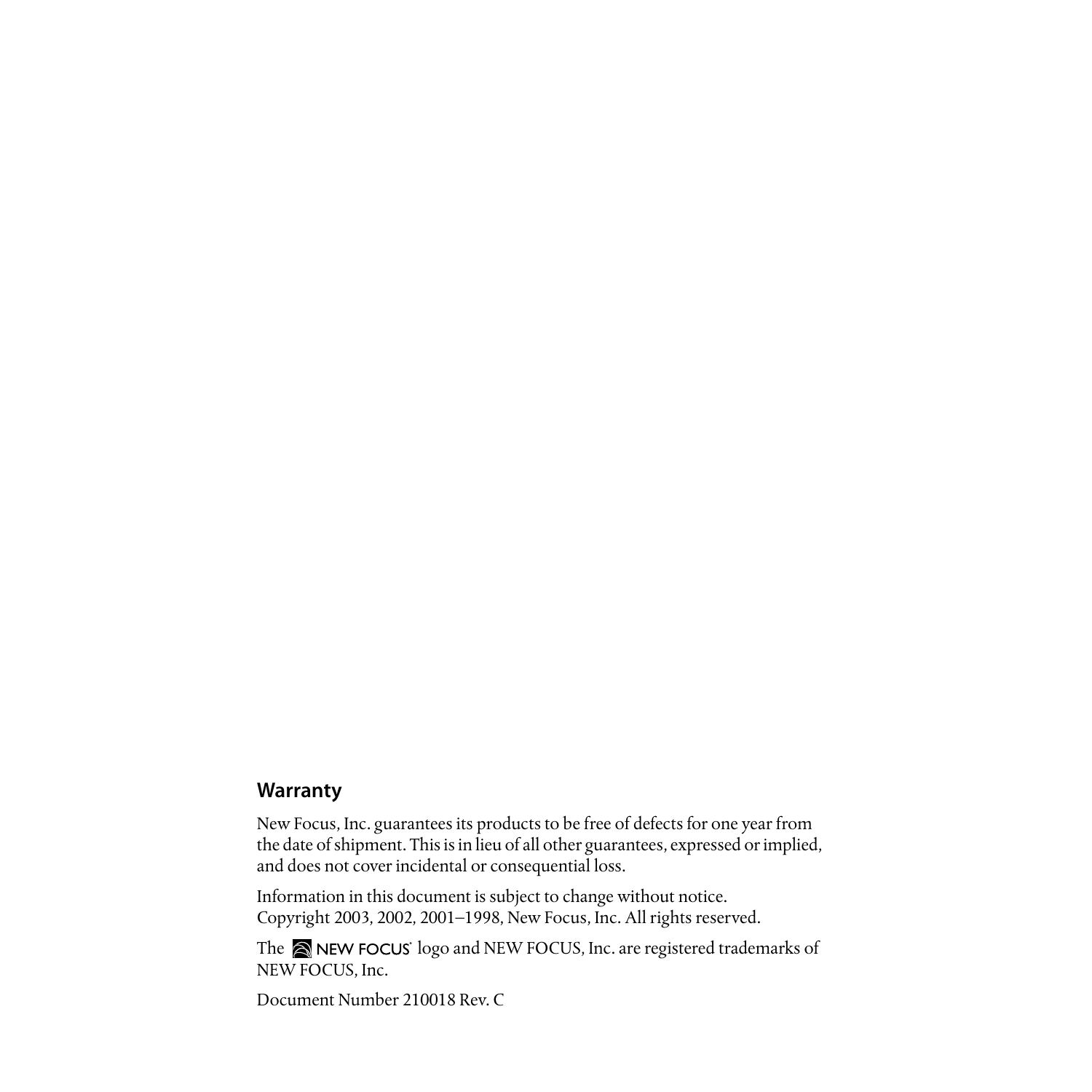# **Contents**

| Operation               | 5  |  |
|-------------------------|----|--|
|                         |    |  |
|                         |    |  |
|                         |    |  |
| <b>Characteristics</b>  | 13 |  |
|                         |    |  |
|                         |    |  |
| <b>Customer Service</b> | 17 |  |
|                         |    |  |
|                         |    |  |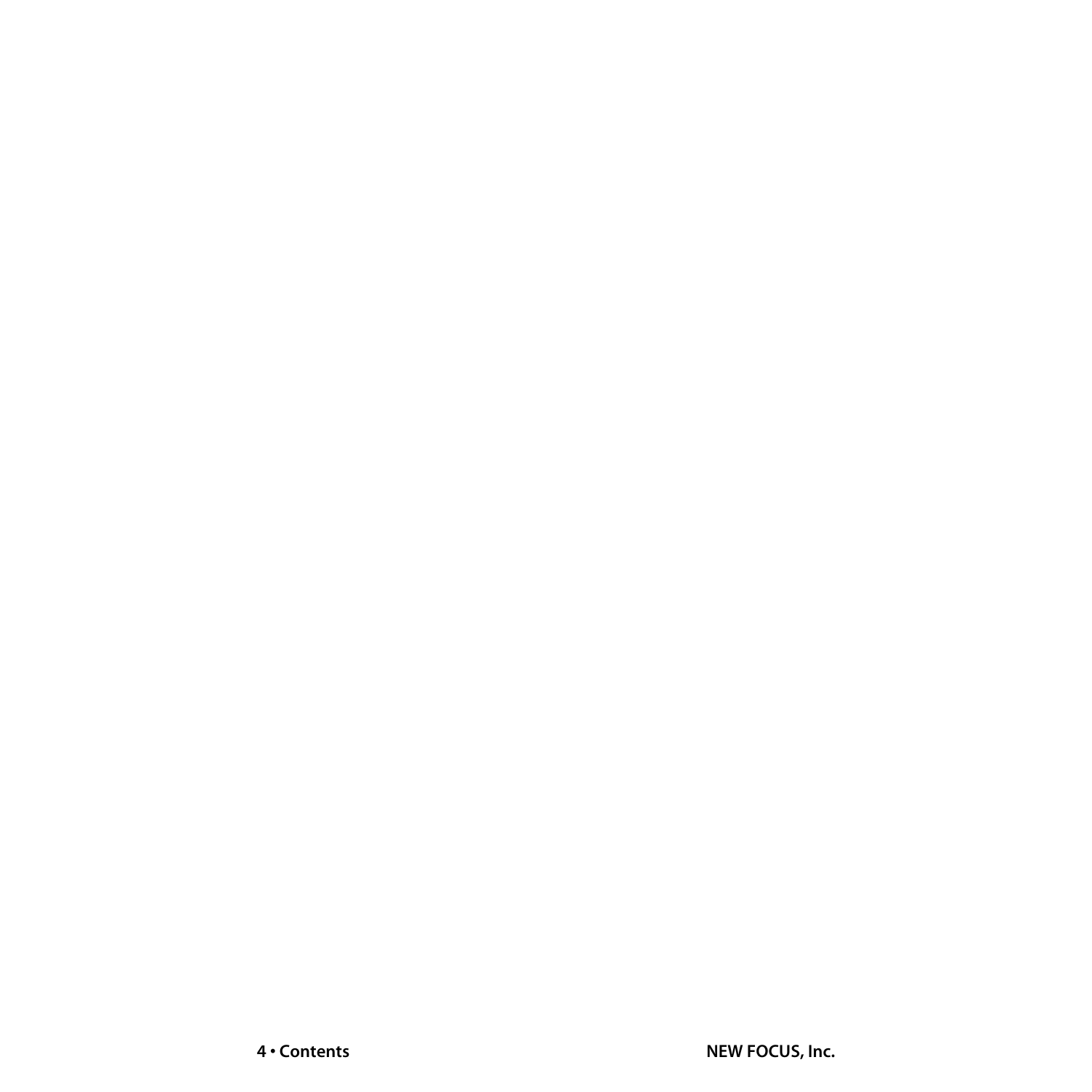# <span id="page-4-0"></span>**Operation**

## <span id="page-4-1"></span>**Introduction**

Models 2101 and 2103 High-Dynamic-Range Power Sensors are sensitive optical receivers with logarithmic conversion circuitry to provide an analog output spanning a range of more than 70 dB of optical input power. Designed for use in swept-wavelength optical loss measurement, the fast rise and fall times allow measurements at speeds of 100 nm/s and beyond. For Model 2103, the provided calibration data enables accurate absolute power measurement over the wavelength range from 1520 nm to 1620 nm.

Outside of the calibrated band, both the Model 2101 and Model 2103 work well as relative power sensors. The logarithmic output provides a conversion gain of 50 mV/dB of optical power, so the full range of the sensor can be converted to a digital signal with better than 0.01-dB resolution using a single 14-bit, 5-V conversion. This simplifies data collection,

eliminating the need for user-controlled gain switching and multiple-laser sweeps. As a result, data can be taken more quickly and without the added accuracy concerns that result from stitching errors between multiple sweeps.

The fast analog response is also useful for viewing high-range signals on an oscilloscope, making the Model 2101 and 2103 good tools for general lab use. Multiple units can be bolted together and their power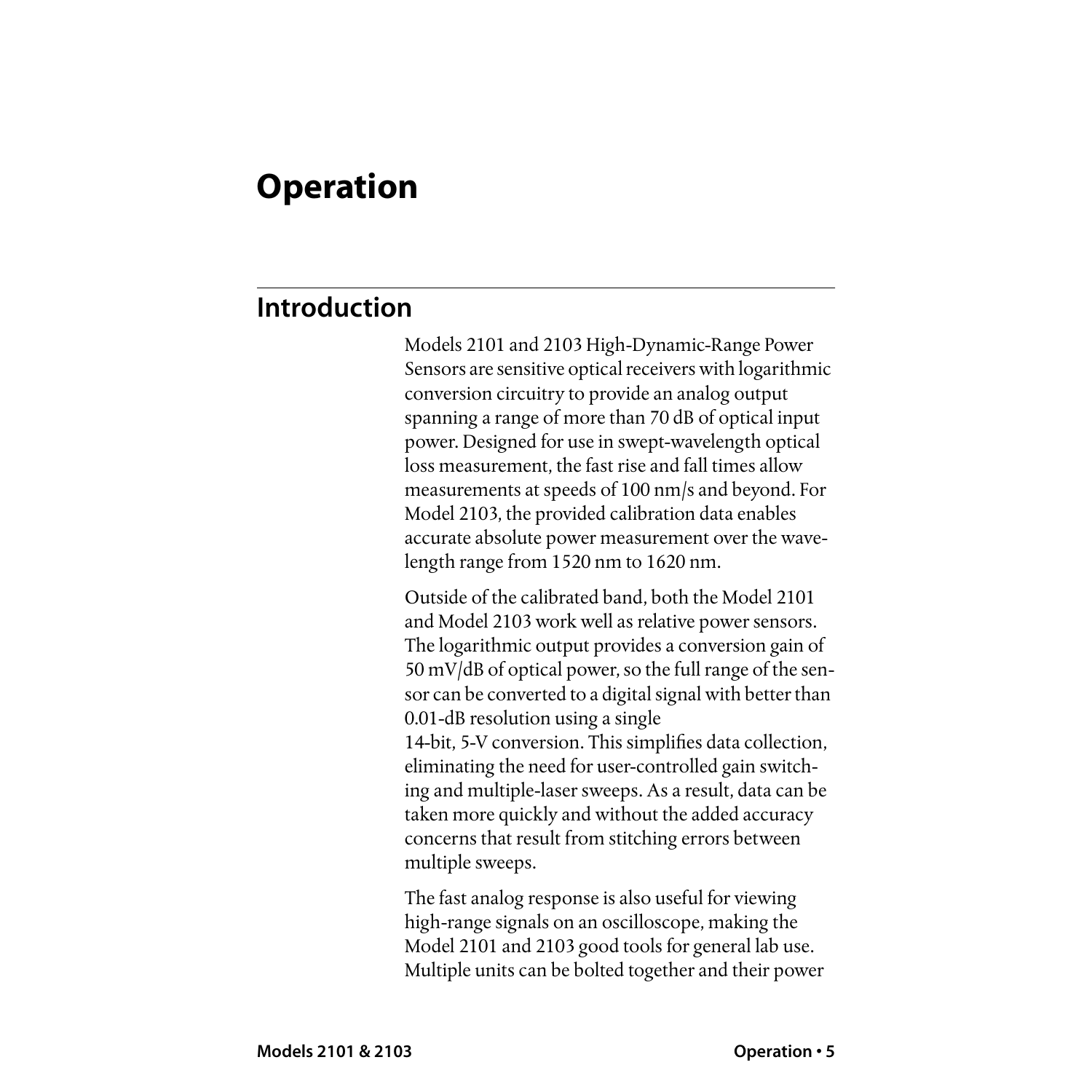cables daisy-chained for testing of multi-channel devices and rack mounting.

## <span id="page-5-0"></span>**Basic Operating Information**

- **1.** Multiple units may be bolted together using screws found in threaded storage holes in the bottom of the unit. Power connections can be daisy-chained from one unit to the next using the short cables provided.
- **2.** The Model 2101 accepts free space light input; FC/PC and FC/APC fiber inputs are available with the Model 1281 fiber adapter accessory. The Model 2103 accepts both FC/PC and FC/APC input connectors.
- **3.** A ±15-V, 75-mA power supply is required.

In daisy-chained applications with *N* power sensors, the power supply should be rated for *N* times 75 mA.

- **4.** The output is an analog voltage with a gain of 50 mV/dB of input light. For the Model 2101, a 3.5-V output typically corresponds to approximately 2 dBm of input optical power at 920 nm. A 3.5-V output corresponds to approximately 0 dBm of input power at 1550 nm for the Model 2103.
- **5.** For the Model 2103, calibration information for precise measurements in the 1520-nm to 1620-nm range are provided on a sheet of paper found in the back of the manual.

## <span id="page-5-1"></span> **Details of Operation**

### **Optical Input**

The Model 2101 accepts both free space and FC fiber input. A 5-mm diameter photodiode makes the free space light easy to align.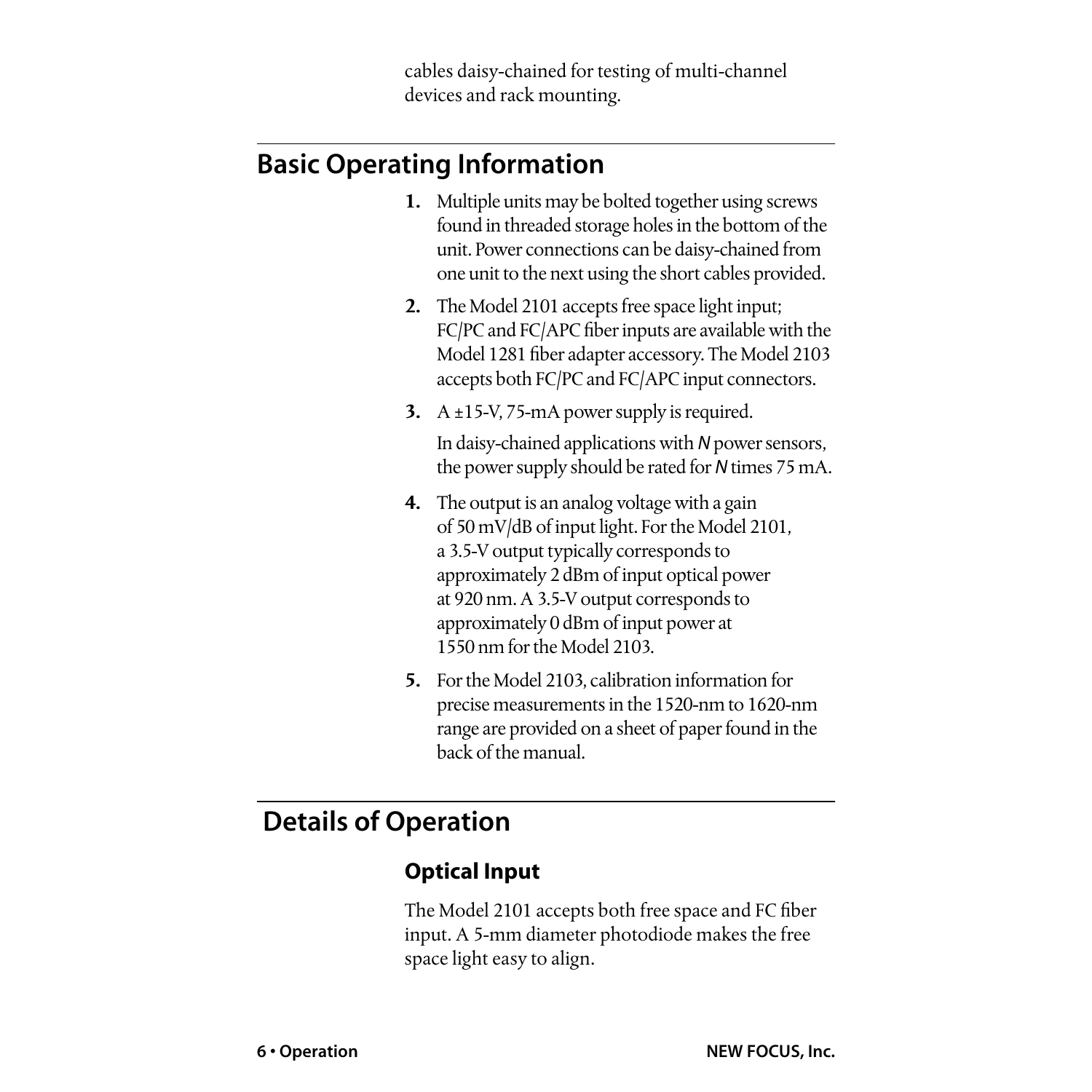The Model 2103 accepts both FC/PC and FC/APC input connectors. The fiber illuminates a 1-mm photodiode at sufficiently close range so that all the light is detected from both fiber types. The fiber is perpendicular to the diode so that the non-angle-polished input fibers result in the specified polarization dependence of <0.02 dB.

The typical wavelength dependence of the response is shown in [Figure 1](#page-6-0) for Model 2101 and [Figure 2](#page-6-1) for Model 2103, respectively. The vertical axis is in optical dB, and the horizontal axis is in optical wavelength µm.

<span id="page-6-1"></span><span id="page-6-0"></span>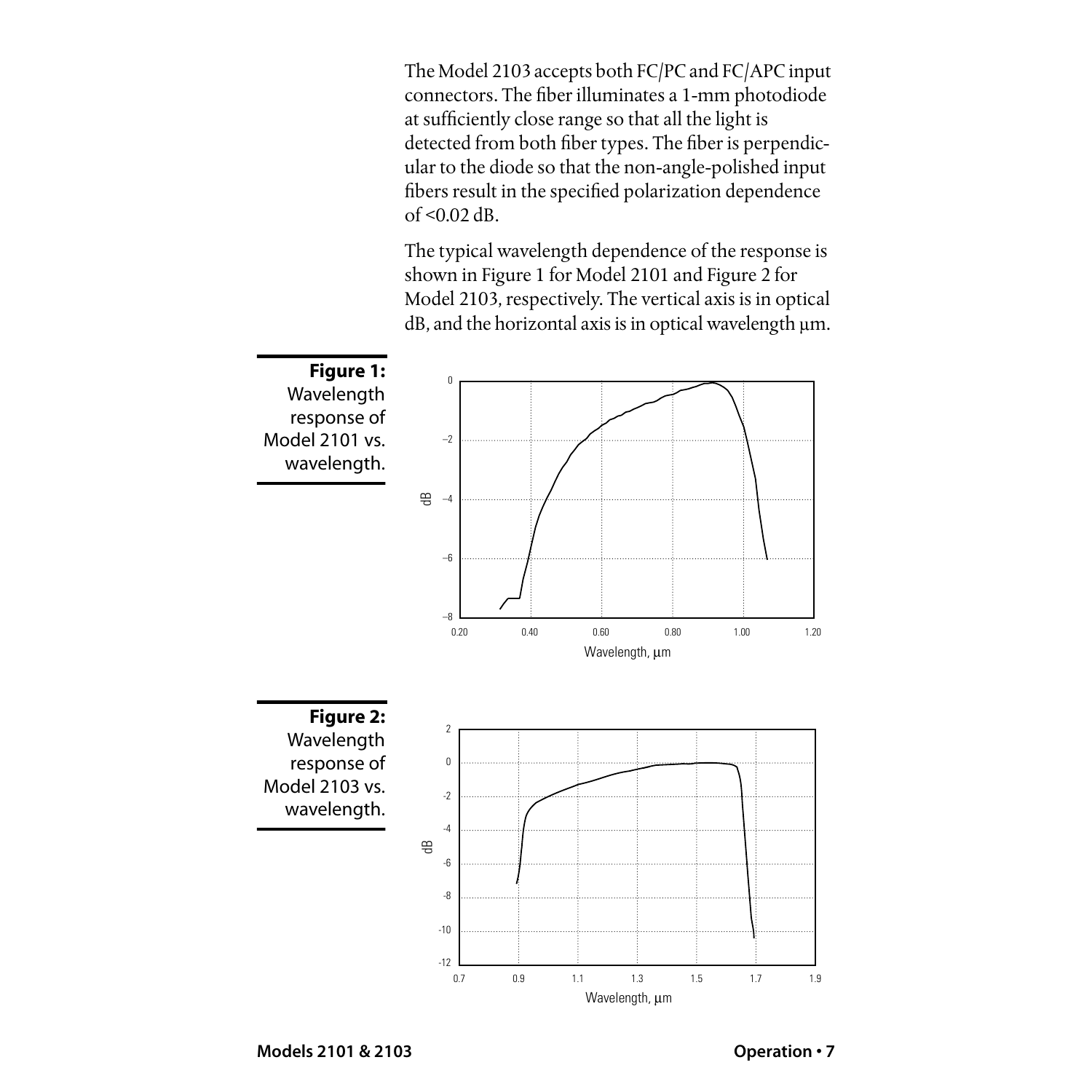### **Calibration Data (Model 2103 Only)**

To correct for wavelength response of the photodiode, calibration information is provided on a sheet of paper found in the back of the manual. These are the offsets (in volts) which must be subtracted from measured values in order for a 0-dBm input to produce 0 V at the output. Input optical power is then given by

 $P(dBm) = 20 \times (V_{meas} - V_{cal})$ 

#### **Warm-up Time**

Active temperature stabilization of the photodiode and critical circuit components requires a warm-up time of about five minutes for full accuracy. Within this period, the status light (for Model 2103) changes from red to green and the output varies by several dB as the temperature stabilizes. Failure of the status light to turn green indicates the ambient temperature is outside the operating range, and Model 2103 may not give accurate readings. Model 2101 has no status light.

### **Output Signal**

The output of the Models 2101 and 2103 is an analog voltage with a gain of 50 mV per dB of input light. For Model 2101, a 3.5-V output corresponds to approximately 2 dBm of input power at 920 nm; the accuracy degrades for signals outside the specified range of 0.4 V to 3.7 V (-60 dBm to +6 dBm). For the Model 2103, a 3.5-V output corresponds to approximately 0 dBm of input power at 1550 nm. While the output range is about -0.2 V to 3.75 V (-74 dBm to +5 dBm), accuracy degrades for signals outside the specified range of 0.4 V to 3.7 V (-62 dBm to +4 dBm). The unit must be connected to a highimpedance load; it cannot drive a 50-ohm load.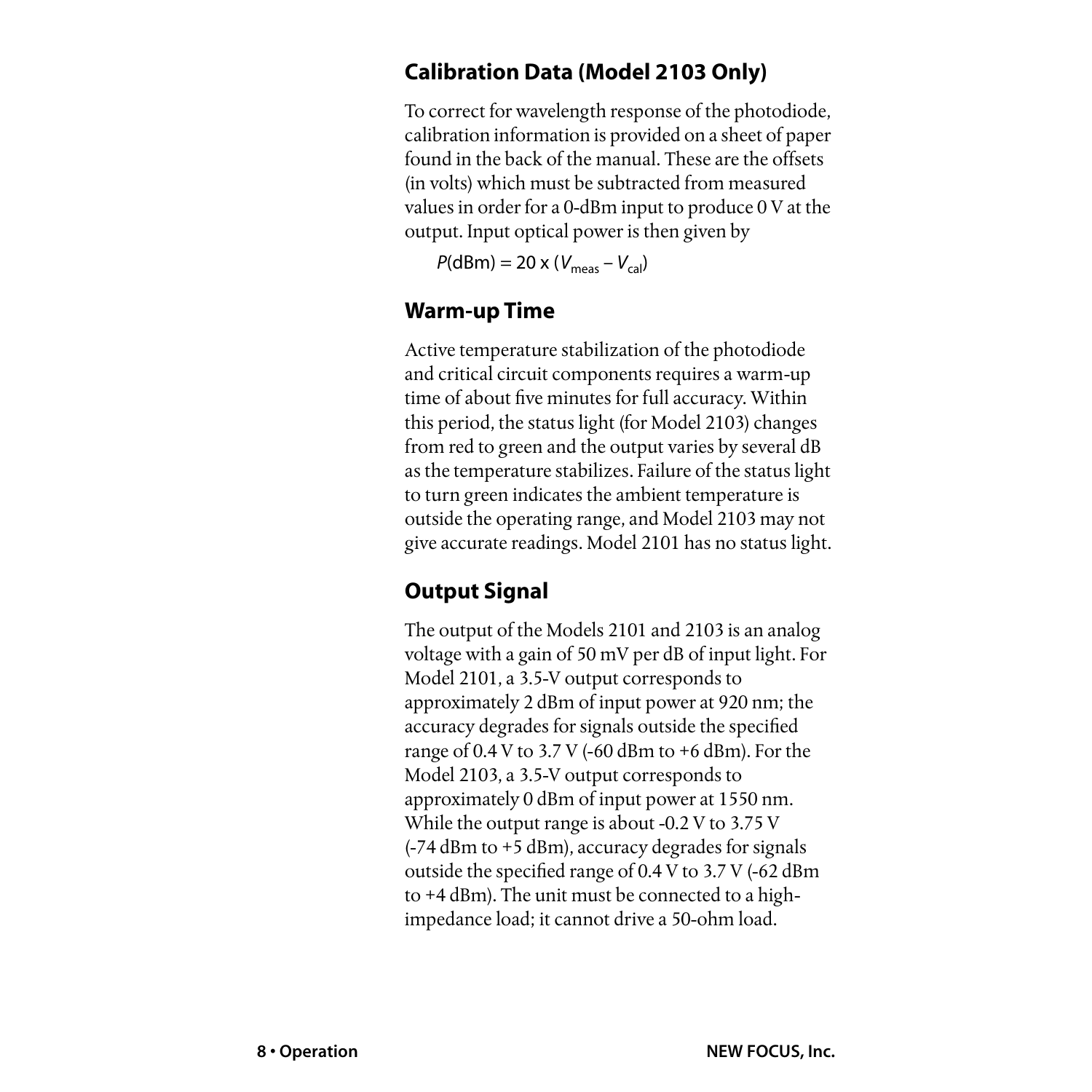#### **Measurement Speed**

The Models 2101 and 2103 have three filter settings (1, 5, and 25 kHz) to reduce noise when speed of response is not critical. The fastest setting results in a 0-100% small signal rise time of 30 us and an analog bandwidth in excess of 25 kHz. At this speed, the Models 2101 and 2103 can be used to measure narrow optical filters at wavelength sweep speeds of 100 nm/s.

To determine whether a slower filter setting can be used for swept-wavelength measurements, compare a measurement of the device under test at a faster sweep speed to one at a slower sweep speed (e.g., four times slower). If the faster measurement does not distort the result, the filter can be used.

#### **Cross-over Detail**

The Models 2101 and 2103 employ fast switching to achieve essentially seamless range-changing between two gain levels. This feature results in slight discontinuities (of both signal and noise) at the crossover point near the output level of -29 dBm for Model 2101 and 1.95 V (-31 dBm) for Model 2103. [Figure 3](#page-8-0) shows an example of the crossover. This will be insignificant for most applications but should be kept in mind.

<span id="page-8-0"></span>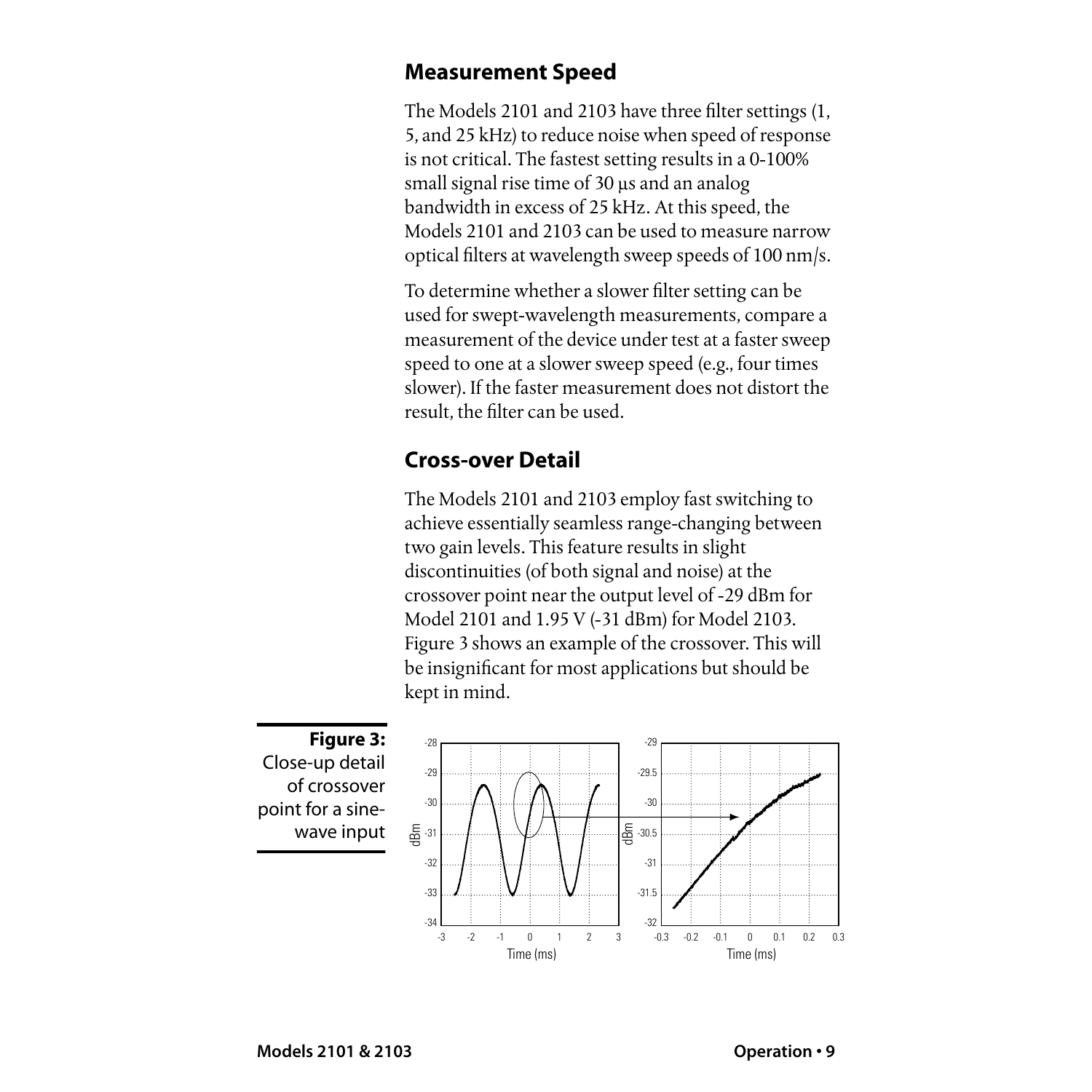### **Noise Levels**

The electrical noise voltage present at the output divided by the gain (50 mV/dB) of the power sensor represents the noise referred to the input. A plot of this is shown in [Figure 4](#page-9-0) for the 25-kHz filter setting. Note the discontinuity at the crossover.

<span id="page-9-0"></span>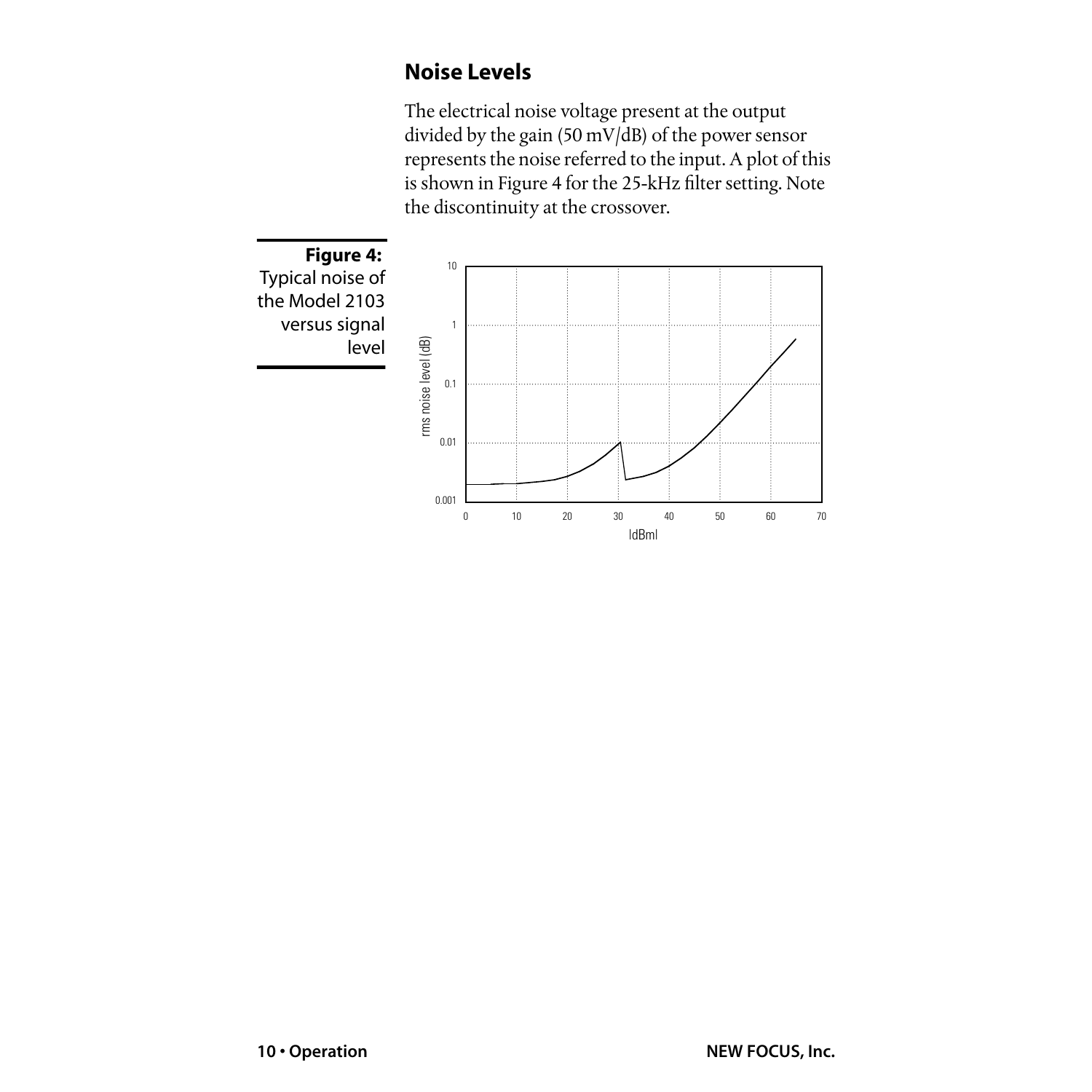### **Multi-Channel Testing: Ganging Multiple Units**

Multiple units can be bolted together to help maintain an orderly benchtop or to mount in a rack. Screws for this are located in storage holes in the bottom of the unit; these screws fit in the mating tabs (see [Figure 5\)](#page-10-0).

When bolted together, the short power cables provided with each unit are used to daisy chain the power connections so a single supply can power multiple units. The New Focus Model 0901 15-V Power Supply can power a total of nine units (four from each of the two 300-mA outputs, and one from the 100-mA output.)

<span id="page-10-0"></span>**Figure 5:** Ganging of Model 2103, front view. Daisy-chained power cables not shown.

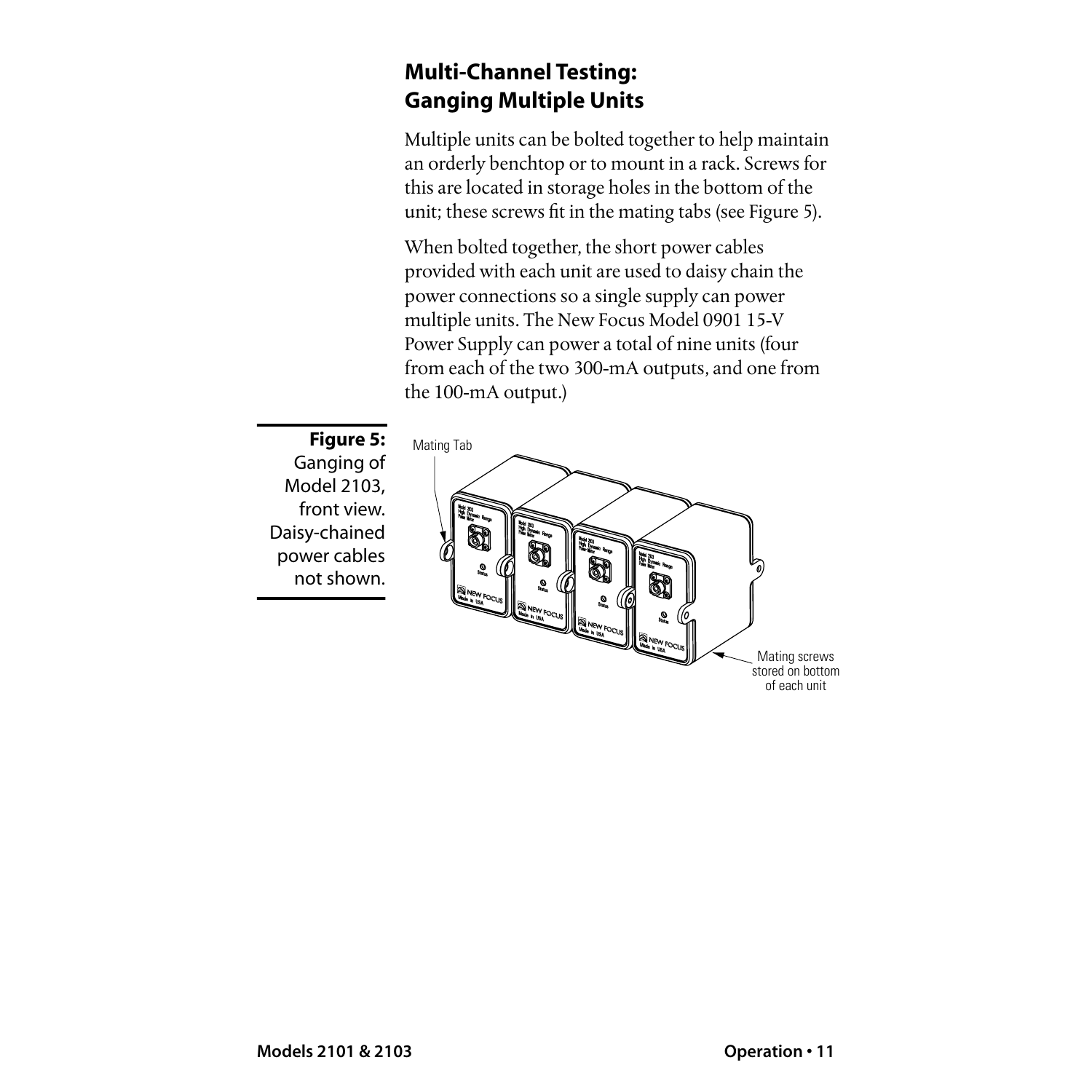**12 • Operation Contracts Contracts Access Access Access Access Access Access Access Access Access Access Access**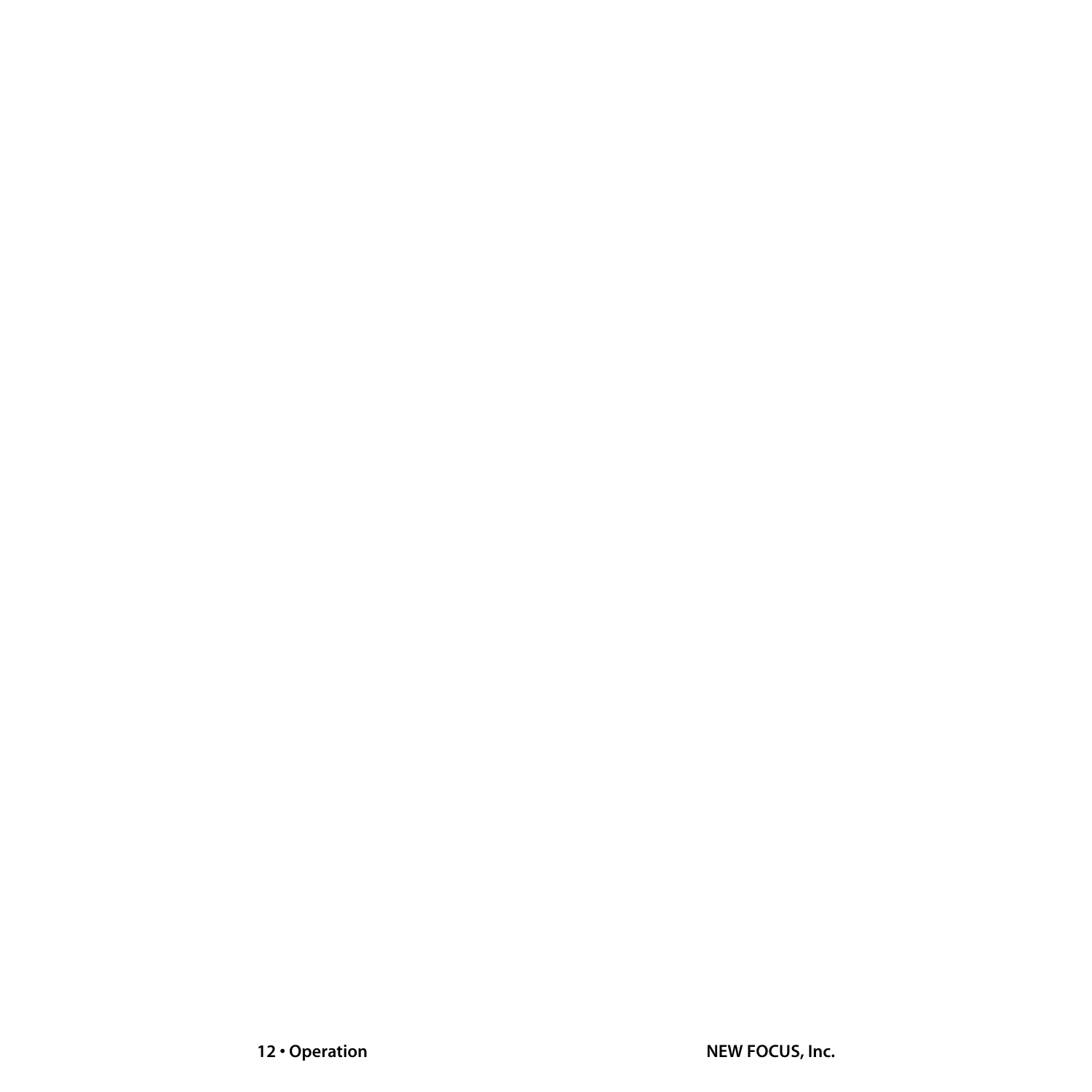# <span id="page-12-0"></span> **Characteristics**

# <span id="page-12-1"></span>**Physical Specifications**

**Figure 6:** Front, side and back views of the Model 2101



Unless otherwise noted, dimensions are in inches with metric dimensions in mm in parentheses.

**Figure 7:** Front, side and back views of the Model 2103



Unless otherwise noted, dimensions are in inches with metric dimensions in mm in parentheses.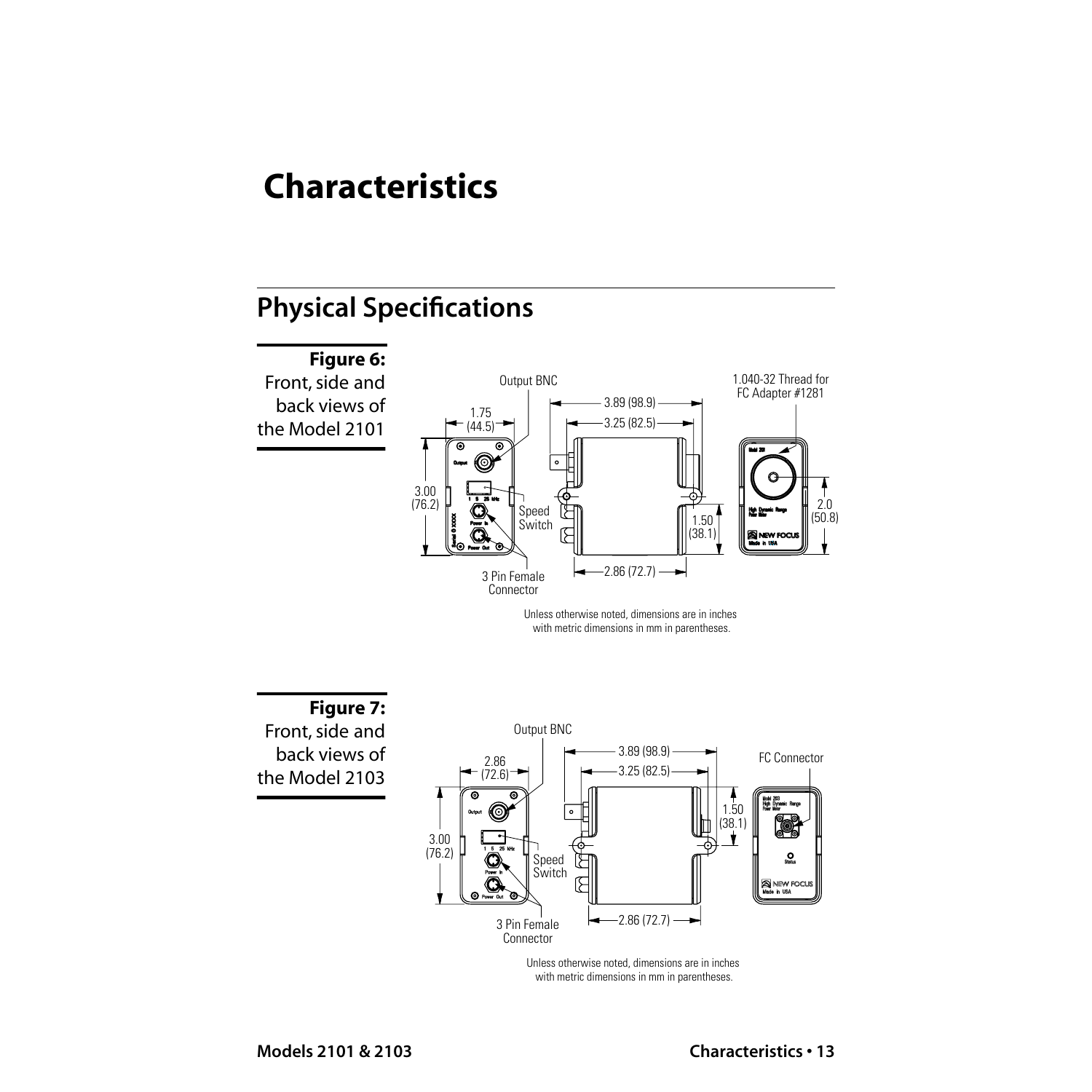**Figure 8:** Single unit configuration



# <span id="page-13-0"></span>**Characteristics**

| Specification                          | <b>Model 2101</b>                                     | <b>Model 2103</b>                     |
|----------------------------------------|-------------------------------------------------------|---------------------------------------|
| Calibrated Wavelength Range            | n/a                                                   | 1520-1620 nm                          |
| Uncalibrated Wavelength Range          | $320 - 1060$ nm                                       | 950-1650 nm                           |
| Photodiode Material                    | Si                                                    | InGaAs                                |
| Photodiode Diameter                    | 5 <sub>mm</sub>                                       | 1mm                                   |
| Photodiode Window                      | Fusion bonded<br>borosilicate glass,<br>no AR coating | AR coating<br>optimized at<br>1550 nm |
| Bandwidth Settings (3 dB)              | 1, 5, 25 kHz                                          | 1, 5, 25 kHz                          |
| Transition Time 0-100%, 25 kHz setting | $30 \mu s$                                            | $30 \mu s$                            |
| Maximum Power*                         | 6 dBm<br>(920 nm typical)                             | 4 dBm                                 |
| rms Noise Floor*                       | $-69$ dBm<br>(920 nm typical)                         | $-71$ dBm                             |
| Calibrated Accuracy (0 dBm, 22°C)      | n/a                                                   | 0.1 dB                                |
| Relative Accuracy* (-61 to $+4$ dBm)   | $0.05$ dB +63 pW<br>(920 nm typical)                  | $0.05 dB + 40 pW$                     |
| Optical Return Loss, Single-Mode APC   | n/a                                                   | $-50$ dB                              |
| Polarization Dependence (FC/PC)        | n/a                                                   | $0.02$ dB                             |
| Repeatability                          | n/a                                                   | $0.01$ dB                             |
| Crossover Level*                       | -29 dBm typical                                       | -31 dBm typical                       |
| Crossover Transient                    | $0.001$ dBoms                                         | $0.001$ dBoms                         |

#### 14 **• Characteristics** NEW FOCUS, Inc.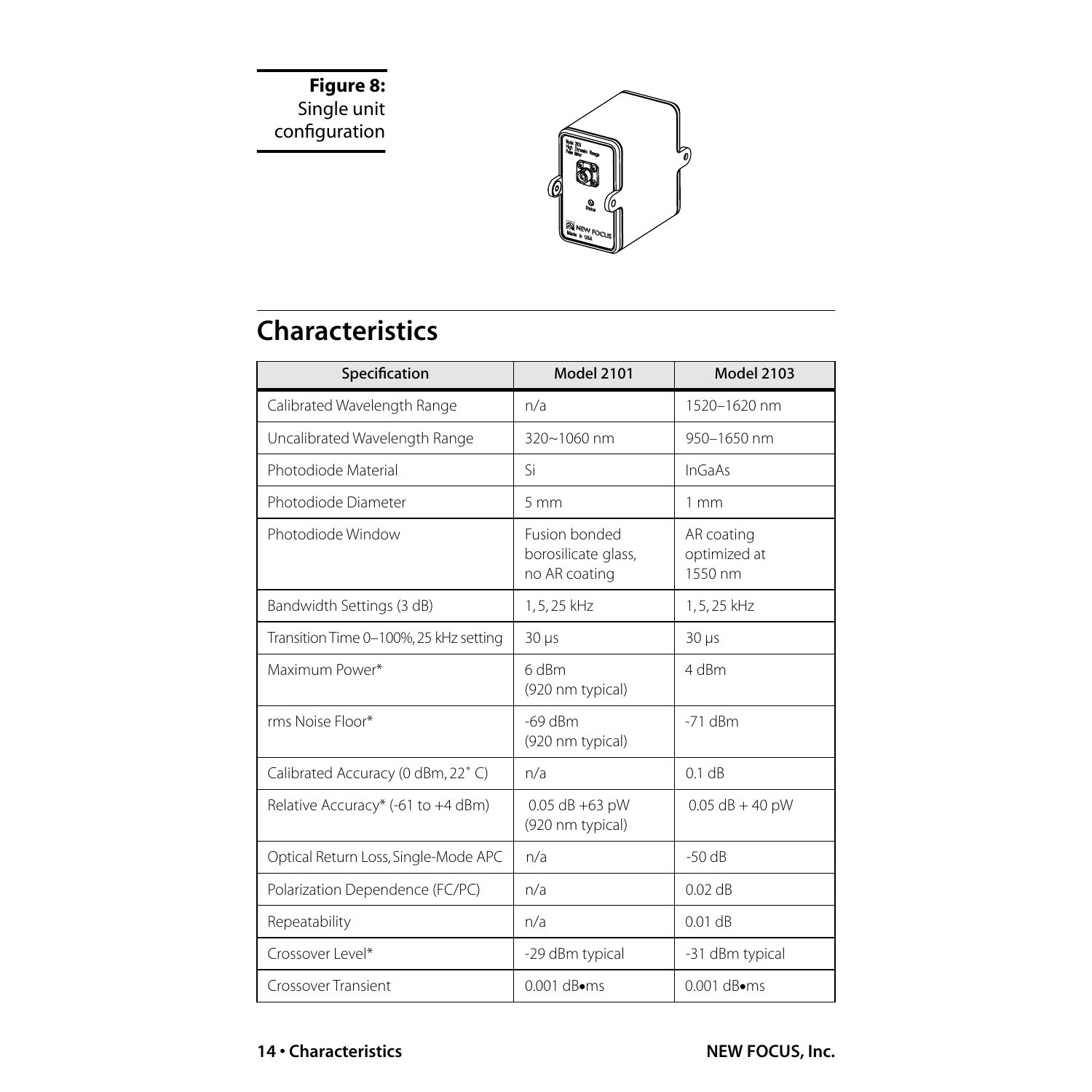| Specification                  | Model 2101                              | <b>Model 2103</b>                       |
|--------------------------------|-----------------------------------------|-----------------------------------------|
| Crossover Discontinuity        | $0.03$ dB                               | $0.03$ dB                               |
| Temperature Drift              | $0.005$ dB/ $^{\circ}$ C typical        | 0.005 dB/° C typical                    |
| Output Type                    | Analog                                  | Analog                                  |
| Output Impedance               | $<$ 1 $\Omega$ typical                  | $<$ 1 $\Omega$ typical                  |
| Output Reference Level* (23°C) | 2 dBm = $3.5$ V<br>(920 nm typical)     | $0 \text{ dBm} = 3.5 + 0.005 \text{ V}$ |
| Output Slope                   | 0.5 V/decade                            | 0.5 V/decade                            |
| Output Range                   | $-0.2$ to $+3.75$ V typ.                | $-0.2$ to $+3.75$ V typ.                |
| Input Connector                | Free space plus fiber<br>adapter option | FC/PC or FC/APC                         |
| Power Consumption              | $\pm$ 15 V, 75 mA                       | $±15$ V, 75 mA                          |
| Operating Temperature Range    | $15 - 35$ °C                            | $15 - 35$ ° C                           |

\* Taken at 1550 nm.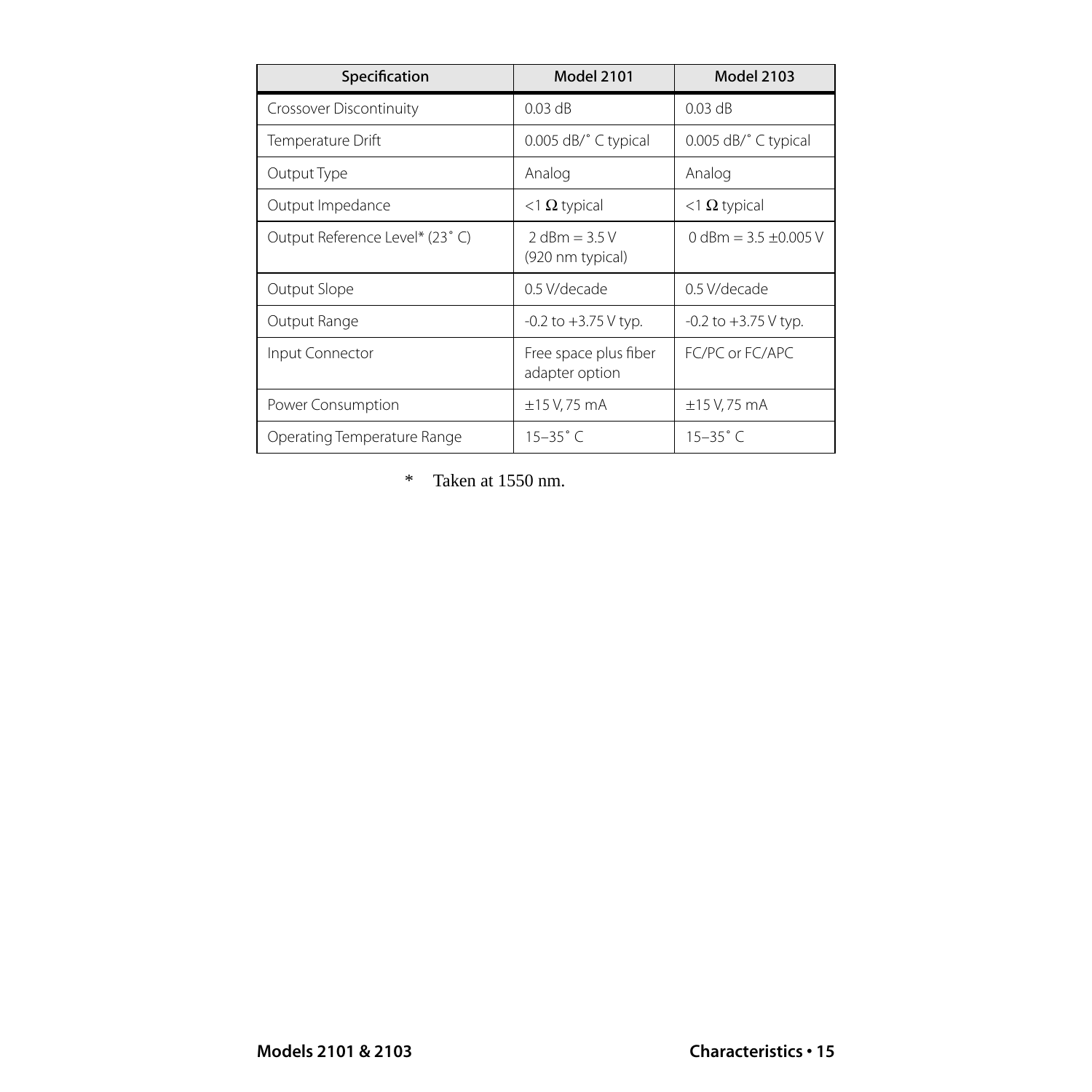**• Characteristics** NEW FOCUS, Inc.